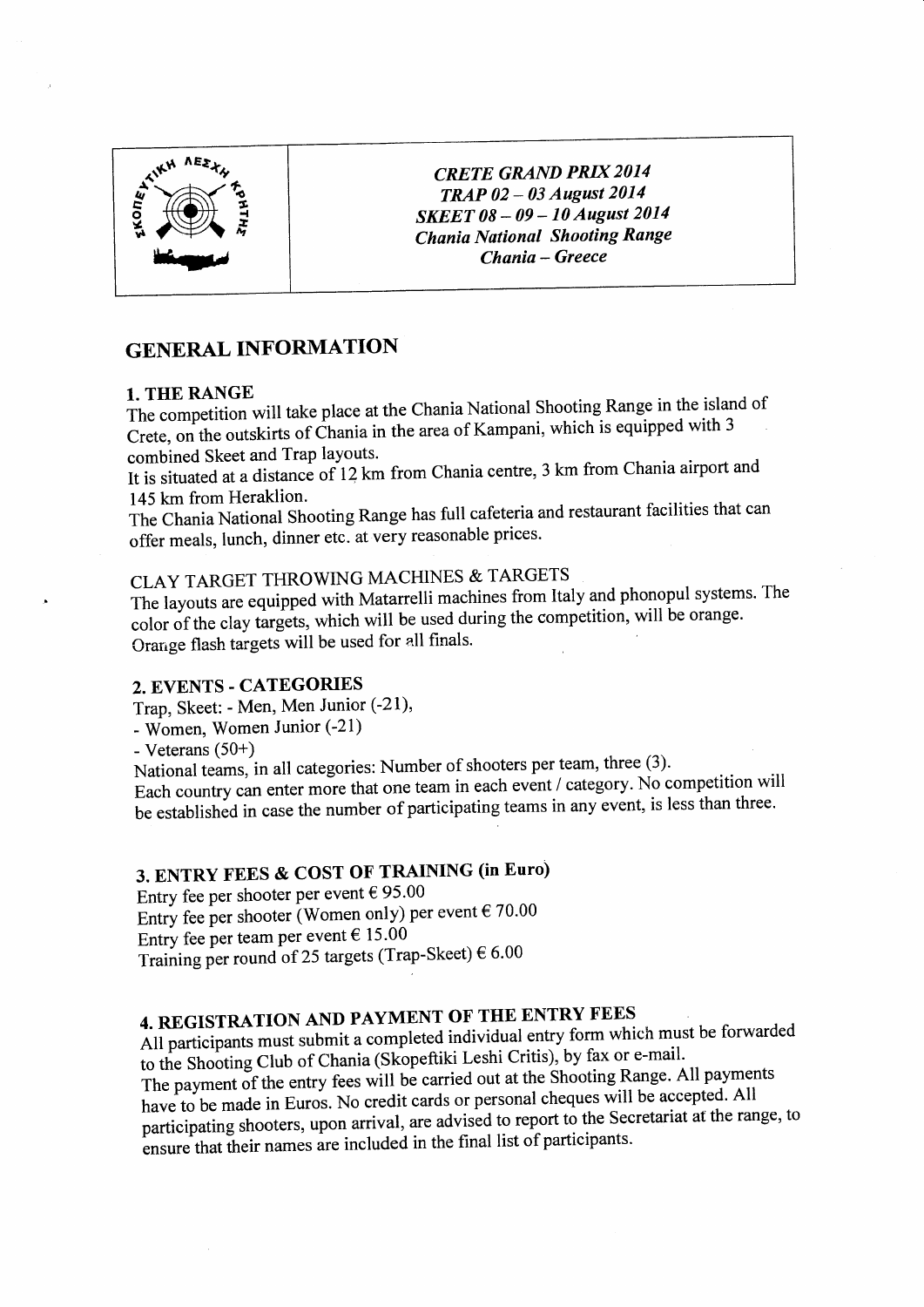## 5. vΙSA PROCEDURE

The entry to Greece is governed by the "Schengen Treaty" since  $1/1/2000$ . Therefore, all Eurοpean Uniοn οitizens have the right tο enter Greece by virtue οf having an identity card or valid passport.

Nationals of the countries, which the possession of a visa is required when crossing the external borders of the Member States:

For the participants of those countries, the HeΙlenic Shοoting Federation will write a letter, after their participation has been confirmed, in order to facilitate them to apply tο the Greek Embassy in their own home country or nearest available Embassy or Consulate for an entry visa. In case there is not a Greek Embassy or Consulate in their own home country, an Embassy of a "Schengen Treaty" Member State can always serve them. Please note that all those nationals required a visa must proceed in person to the Greek Embassy or Consulate holding the confirmation letter provided by the Hellenic Shooting Federation at least 15 working days priοr tο their departure in order to fill in an applicatiοn form and present all documents requested by the Embassy fοr the issue of their entry visa for the whole period of their stay in Greece. If the visa expires prior to their departure, they have to follοw the relevant procedure in order to extend it and cover all costs for it.

All participants from non "Schengen Treaty" State Members are kindly requested to address to the local Greek Embassy or representative for any clarification.

# 6. sΙΙoTGUN ΡERMΙTS & CUSTOM FORMALΙTΙES

## Owners of a European firearms passport may import their guns without an auxiΙiary permissiοn to Greece.

Αll nations who do not belong to the European Union have tο use the fοllowing procedure.

In order to be in compliance with Greek firearms laws, a firearms permit must be issued for the duration of the 2014 Grand Prix by the Greek State, for every single gun that will enter the country for the purpose of training and competition. For your assistance, it is required that a οοpy of the attached guns declaratiοn form be submitted for each athlete prior to the arival of the athletes.

#### Import and Registration of Firearms and Ammunition

Ιt is the responsibility of the shοoters befοre the arrival to fill in the specific form with all the necessary infοrmation concerning the shotguns and ammunition to be brought intο Greece. Upon their arrival at the Hellenic Custom Authorities, the sport equipment brοught intο Greece will be registered and it has to be exactly the same with the one declared by the shooters.

Every οther persοn exοept the competitors who will have access to the shotguns must be registered.

The registration is valid for the duration of the competitor's stay in Greece and expires on the day of his/her departure. The Permit is issued in the name of the competitor who impοrts the sport guns. Note that absent this permit the guns will be detained by Greek Customs upon arrival and will not be released to the shooters until all necessary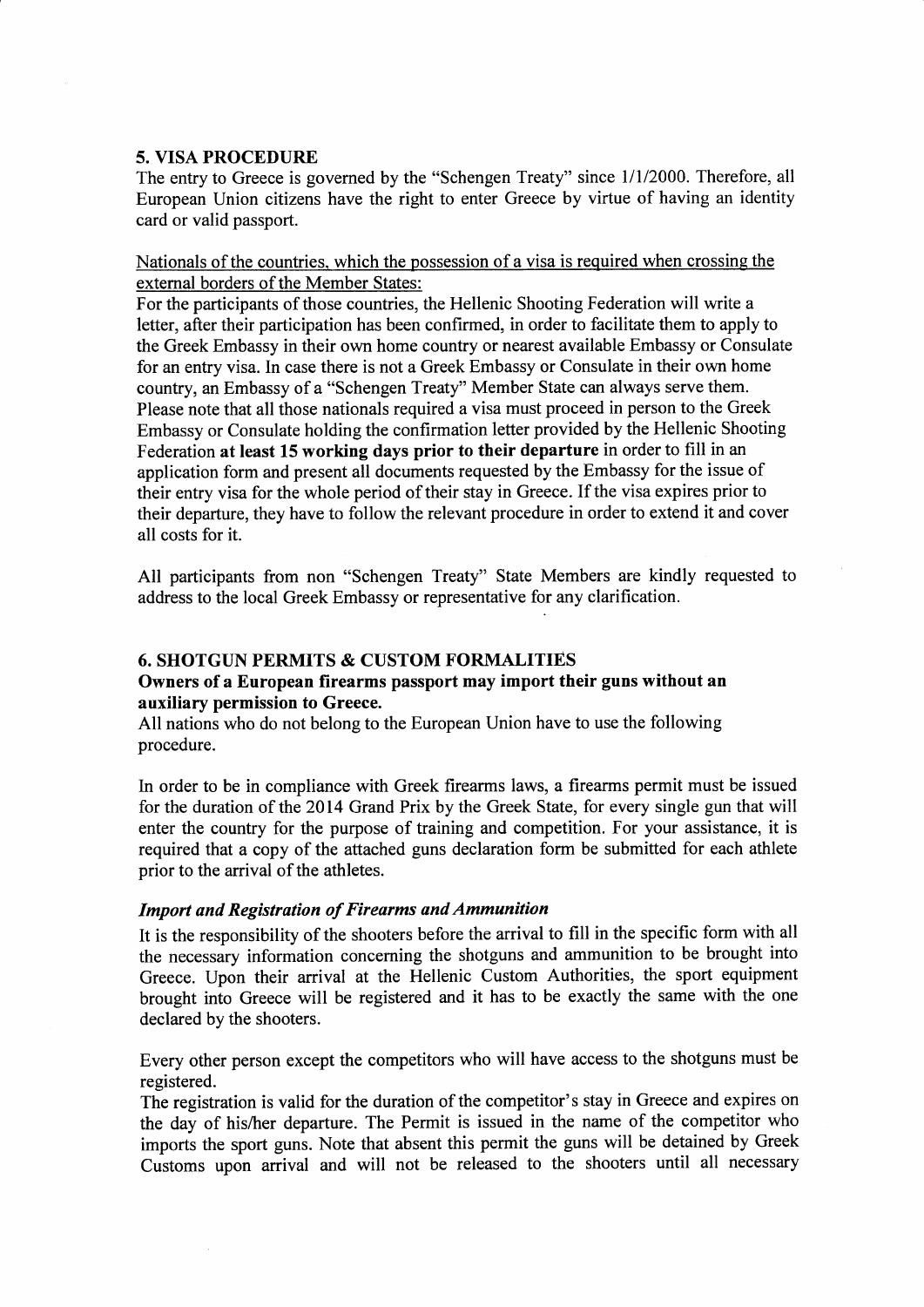paperwork has been completed and permits issued.

The police and custom authorities will allow all participating shooters to import with them all the necessary ammunition that will be used for the competition

All competitors and team officials must comply with the provisions of Greek guns laws and Customs Regulations for importation and re-exportation of guns and ammunition. The guns permit, as issued by the Hellenic State, requires that all guns will be re-exported at the end of competition and under no circumstances will remain in the country.

Please forward the enclosed information to your shooting athletes as well as any team official or team member who may handle athletes' guns in Greece.

It is recommended to all delegations to carry a list of all firearms and ammunition with themselves (Guns and Ammunition excel file 2), to be presented to customs or border police upon request together with the invitation.

#### Completed and scanned individual form and the Guns and Ammunition excel file 2 and must be submitted by  $(20/06/2014)$  to:

Shooting Club of Chania (Skopeftiki Leshi Critis) Email:  $info@skolek.gr$ Fax: +30 2821043985 or +30 2821064489 Tel: +30 6976886444 or +30 6994973208 Contact Person : Emmanouil Kouridakis

### 7. AMMUNITION

Local made and imported cartridges (RC and B&P) will be available for sale at the shooting range at approximately  $\epsilon$ 6.50 -  $\epsilon$ 8.00 per box of 25.

# **8. STORAGE OF SHOTGUNS AND AMMUNITION**

No storage of guns and ammunition will be available at the range.

The police authorities permit all visitors possessing a temporary shotgun import permit or an 'European Firearms Certificate' to carry with them and store freely in their hotel room or hotel apartment, their shotguns and ammunition during their stay in Chania.

# **9. RULES AND REGULATIONS**

The competition will be conducted according to the NEW ISSF rules and regulations.

#### 10. REFEREES

Qualified Range Referees holding an official ISSF Shotgun Referee license will officiate at the competition.

#### **11. ARRIVAL IN CHANIA**

Crete through its main international airports in Chania and Heraklion offers excellent travel connections with the entire world. Daily flights with Aegean airlines or Olympic air, to and from Chania airport, via Athens, from and to all European countries as well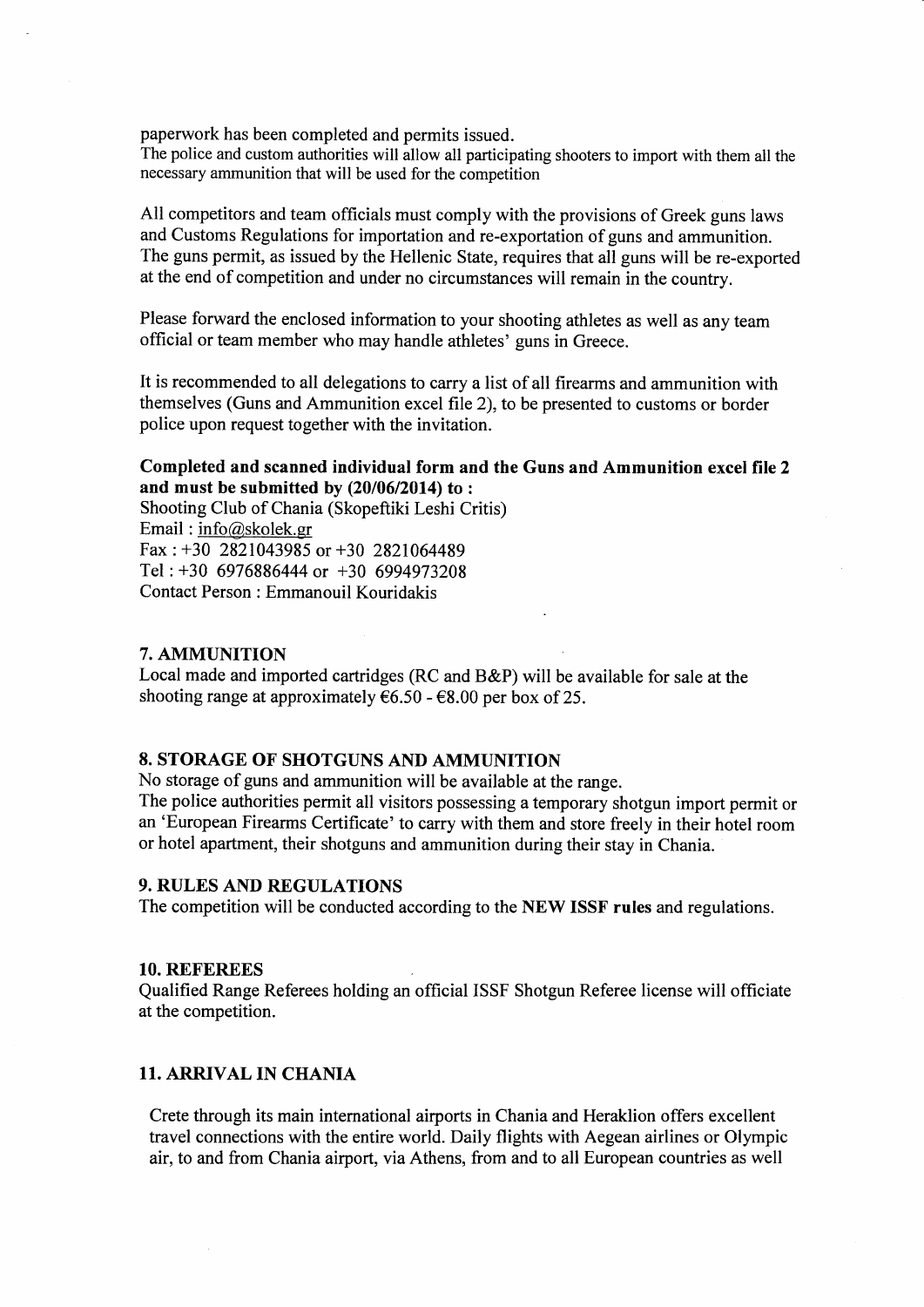as direct flights from several European airports with Ryan air, Easy jet, Vueling, Cοndor and Airberlin

Daily cοnnectiοn from Pireaus to Souda-bay (Chania) with Αnek Lines- ferries  $(www.anek.gr).$ 

## **12. ACCOMMODATION**

List of Official Hotels are found below. Any of the participants who are interested to book accommodation in the official hotels, are kindly asked to cοmplete the appropriate Hotel reservation form and return it to the Shooting Club of Chania. The reservations will be managed on a 'first come - first serve' basis. All rates are calculated per room, per night, Bed inοluding aΙl taxes.

| A. SISSY VILLAGE – category studio – location Kounoupidiana (2km from venue,            |
|-----------------------------------------------------------------------------------------|
| 7km from Chania centre, 10km from airport, 20km from Souda Port)                        |
| Triple room $80 \in$                                                                    |
| Quadruple room $108 \in$                                                                |
| Contact details :                                                                       |
| Tel: +30 2821069241                                                                     |
| Email: info@sissy-village.gr                                                            |
| Site : www.sissy-village.gr                                                             |
| B. LENA BEACH - category 3 <sup>*</sup> - location Kalathas (10km from venue, 15km from |
| Chania centre, 14km from airport, 20km from Souda Port)                                 |
| Double room $80 \in$ breakfast included                                                 |
| Contact details :                                                                       |
| Tel: $+302821064750$                                                                    |
| Email: $info@$ lenabeach.gr                                                             |
| Site: www.lenabeach.gr                                                                  |
| C. CRETA VITALIS - category 3* - location Kalathas (5km from venue, 10km from           |
| Chania centre, 15km from airport, 20km from Souda Port)                                 |
| Single room 47 $\epsilon$ breakfast included                                            |
| Double/twin room 64 $\epsilon$ breakfast included                                       |
| Triple room 81 $\epsilon$ breakfast included                                            |
| Contact details :                                                                       |
| Tel: $+302821064363$                                                                    |
| Email: $cretavital@yahoo.com$                                                           |
| Site: www.cretavitalis.com                                                              |
| D. KYDON HOTEL - category 5* - location Chania Centre (10km from venue, 0km             |
| from Chania centre, 17km from airport, 5km from Souda Port)                             |
| Single room 75 $\epsilon$ breakfast included                                            |
| Double/twin room 90 $\epsilon$ breakfast included                                       |
| Triple room 97 $\epsilon$ breakfast included                                            |
| Contact details :                                                                       |
| Tel: $+302821051790$                                                                    |
| Email: $info@kydon-hotel.gr$                                                            |
| Site :www.kydon-hotel.com                                                               |
|                                                                                         |

# 13. LocAL TRΑNSPORTATΙON

The participants will be responsible for their own means οf local transpοrtatiοn.